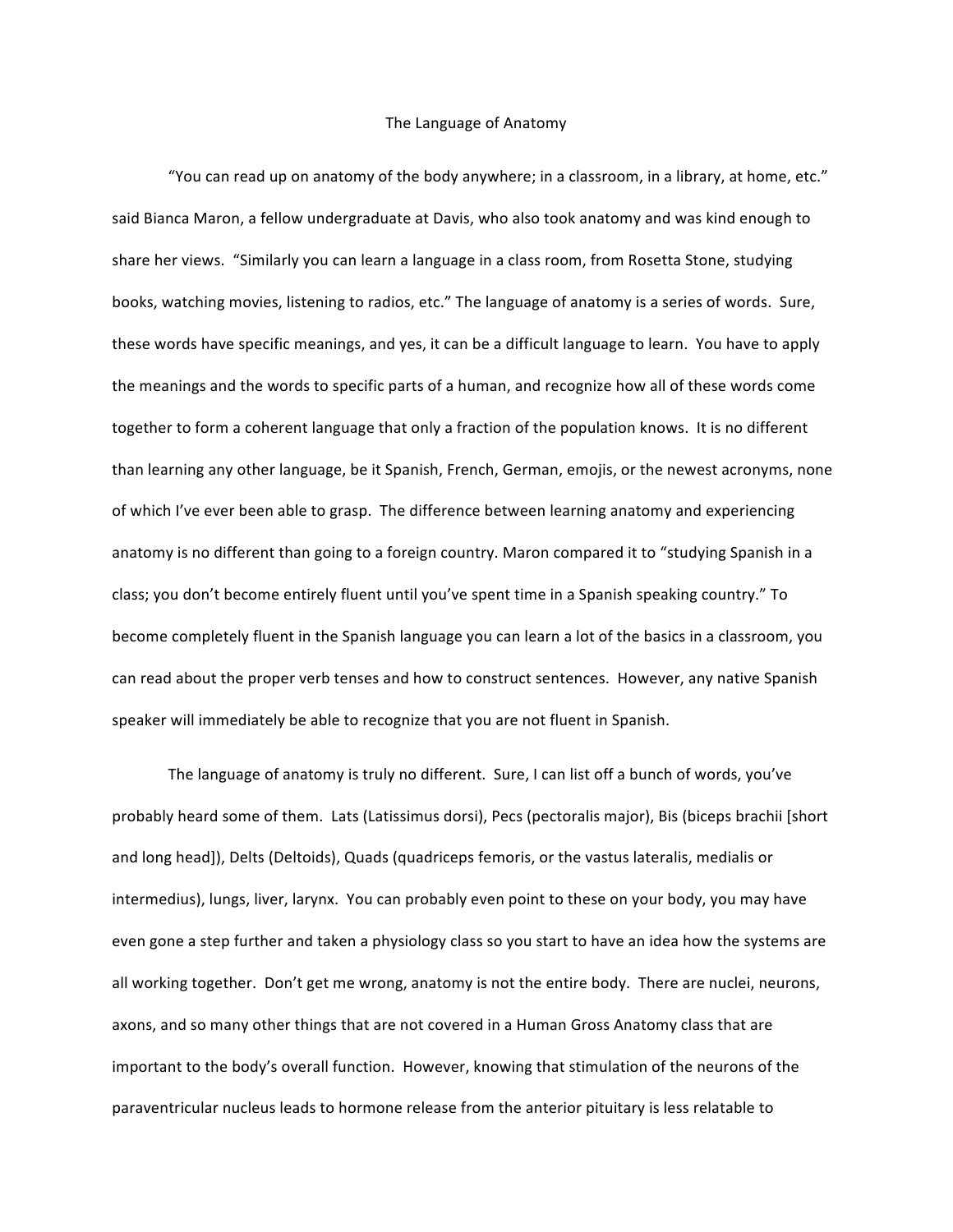everyday life. It will probably interest far fewer people unless they are specifically interested in that field or have a background in which they know the subject matter you are speaking about. The interesting things you encounter daily are generally the muscles, possibly the bones. The organs occasionally are mentioned, and the nerves are almost completely ignored.

Now, sure you know that your lungs bring oxygen into your body. You may even know this process as your lungs providing a gas exchange surface between the outside environmental air and your blood. You may have even been told or read in a book that there are muscles that contract causing pressure differences, which is how respiration occurs. However, until you have actually held a lung, seen the hilum (the area that the bronchi [the distal (part furthest from its beginning) portion of the trachea after it splits] enters the lung), lungs are just something that you need to keep you alive. "Anatomy lab is where it all takes place," said Maron. "It doesn't become real, you don't fully understand anatomy until you're in the [anatomy] lab, fully immersed in the language of anatomy."

The UC Davis anatomy lab in the back of Haring hall is secluded, there is no entrance from the rest of the building. Maron described the room as a "large room, sterile, grey, cold and gross." "Sterile as in uninviting, but once you were working it was messy and anything but," which is an apt description of the room. It looks clean at the conclusion of any day. All of the metal gurneys are wiped down, the floors swept. The white board lining the front wall as well as the four on wheels throughout the room are erased. The articulated human skeletons are rolled into the south east corner of the room. While the classes were in session though, the tables were "slimed," the term loving gave to the mixture of cadaver juices and wetting solution that seemed to cover everything. The wetting solution was used to preserve the cadavers, some of which were up to fifteen years old, and was primarily composed of downy fabric softener; to this day, the smell still reminds me of the anatomy lab. You have to remember, these are all donated bodies and the utmost respect is maintained for the bodies, to respect the donors as well as the families of those who donated the bodies. For this reason, the room was